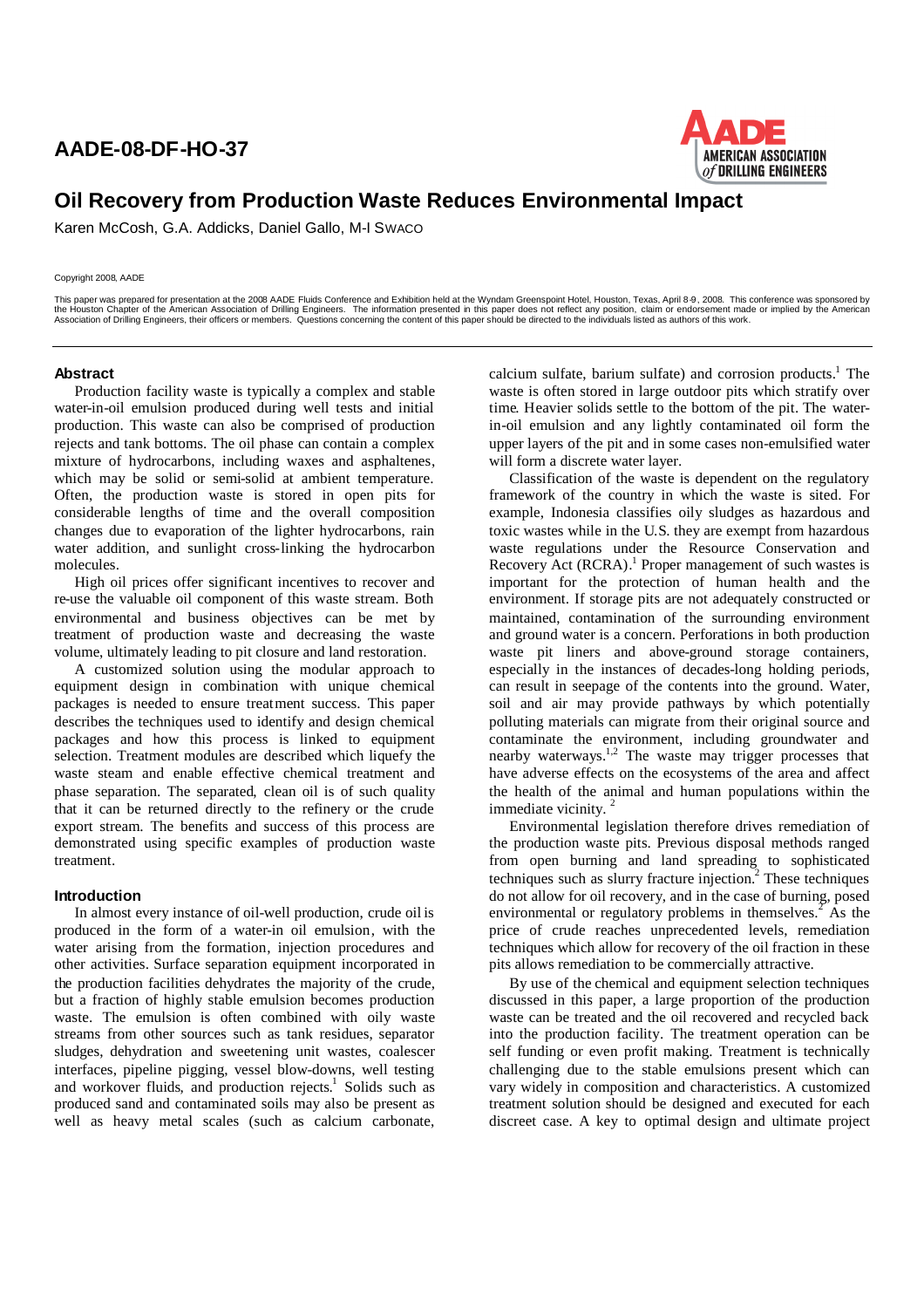success is the use of accurate sampling methods and comprehensive analysis techniques. Consideration must also be made for country and regional environmental regulations, the customer's specifications for final separated products, and health and safety performances.

In cases where pit closure is required, the solids layer at the base of the pits and any contaminated soil must also be treated. Several treatment options are available including land spreading/ land farming, composting, stabilization, thermal processes, downhole injection and off-site disposal.<sup>1,3,4</sup> Choice of suitable remediation or treatment technologies are site and location specific and also depends on the nature and quantity of the material to be processed.

This paper presents techniques to characterize production waste samples and define unique chemical packages to treat and separate the waste. The separation characteristics link to equipment selection and operation of full-scale treatment plants to enable hydrocarbon recovery of high enough quality to return to the production plant or crude export stream. Examples of treatment modules for this application are described and the benefits and success of integrating chemical and equipment selection demonstrated for production waste management.

### **Characterization of Production Wastes**

Before the design of any oil-recovery equipment can commence, or any treatment regime proposed, the physical and chemical characteristics of the waste material must be known. This requires the collection and analysis of representative samples from the waste pit. Often these waste mixtures are so viscous that their homogeneity cannot be guaranteed and a matrix of samples is collected at various points and depths in the waste pit.

Several techniques are used to determine the physical and chemical characteristics of these waste samples. Knowledge of these will determine the most appropriate chemical and physical treatments to recover the hydrocarbon phase.

## *Continuous-Phase Characterization*

For the purposes of this paper the waste layers which comprise water-in-oil and complex emulsions are considered. The hydrocarbon continuous phase can include paraffinic, naphthenic, aromatic, or other complex molecules; "waxy hydrocarbon" describes an alkane with a carbon chain length of 18 and greater. In some countries, production wastes pits have existed for 30 years or longer, giving ample time for weathering effects such as evaporation of the light-end fractions, oxidation and cross-linking, leaving behind waxy residues which are solid or semi-solid at ambient temperatures which further entrain solids and encapsulate water droplets.

The organic continuous phase can be analyzed by Gas Chromatography-Mass Spectrometry (GC-MS) and Fourier Transform Infra-Red (FTIR) methods to provide information on the chemical nature of the hydrocarbons, including the carbon-chain length and the presence of aromatic compounds, organic acids and bases.

## *Flash-Point Measurement*

The flash point is the minimum temperature at which there is sufficient evaporated fuel in the surrounding air to initiate combustion. As temperatures increase, vapor pressure increases and the concentration of evaporated flammable vapor increases. Because production wastes will most typically be heated as part of the oil recovery process to melt the waxy and semi-solid hydrocarbons, it is important to know the flash point of the mixture so that adequate safety measures can be included in the process design. A typical measuring device to determine the flash point is the Pensky-Martens Closed Cup.<sup>5</sup> The apparatus consists of a small cup containing the sample which is gradually heated toward its flash point while stirring. At regular intervals an open flame is directed into the cup. At the flash point, it will ignite the contents of the cup and the temperature at which this occurs is recorded.

#### *Oil, Water and Solids Content*

The oil, water and solids content of a sample will determine the quantity of each phase to be separated by both the chemical and mechanical separation and will also allow estimation of potential oil recovery rates and volumes. An excellent method for determining the fraction of each phase is the oilfield retort distillation apparatus. 6 Temperatures at or above 510°C (950°F) volatilize liquids which re-condense into a measuring cylinder. Water collects below the organic layer and volumes of both water and organics can be determined. Solids remain in the test cell and can be calculated by either weight or volume balance with the recovered material. Often a sample that is solid at room temperature will be shown by the retort method to contain mostly waxy hydrocarbons that melt at the high temperatures and appear as recovered oil.

Another method for determining the sample composition is the use of a heated laboratory centrifuge. This method is used to simulate typical phase separation that could be achieved at temperatures applied during large-scale treatment. The heated laboratory centrifuge is used to evaluate the ability of the production waste to phase separate with and without chemical addition and is also used to determine the volume and strength of any emulsion which will collect at the oil/water interface. Heating to 85°C (185°F) is typically required and the centrifuge is spun at 1800 relative centrifugal force (RCF). The reduction in oil viscosity from melting of the wax liberates the water droplets and encapsulated solids; the applied gravitational forces allow the solids and water to collect beneath the organic layer where volumes can be measured and recorded.

#### *Viscosity*

Viscosity measurement over a range of temperatures is required to determine the engineering parameters for full-scale equipment design, such as size and power of transport pumps, heat requirements and hence sizing of any boilers or other equipment used to heat the material before treatment. It is beneficial to heat the material and decrease the viscosity to aid pumping, enable mixing and dispersion of chemicals and to increase the efficiency of phase separation. Rotational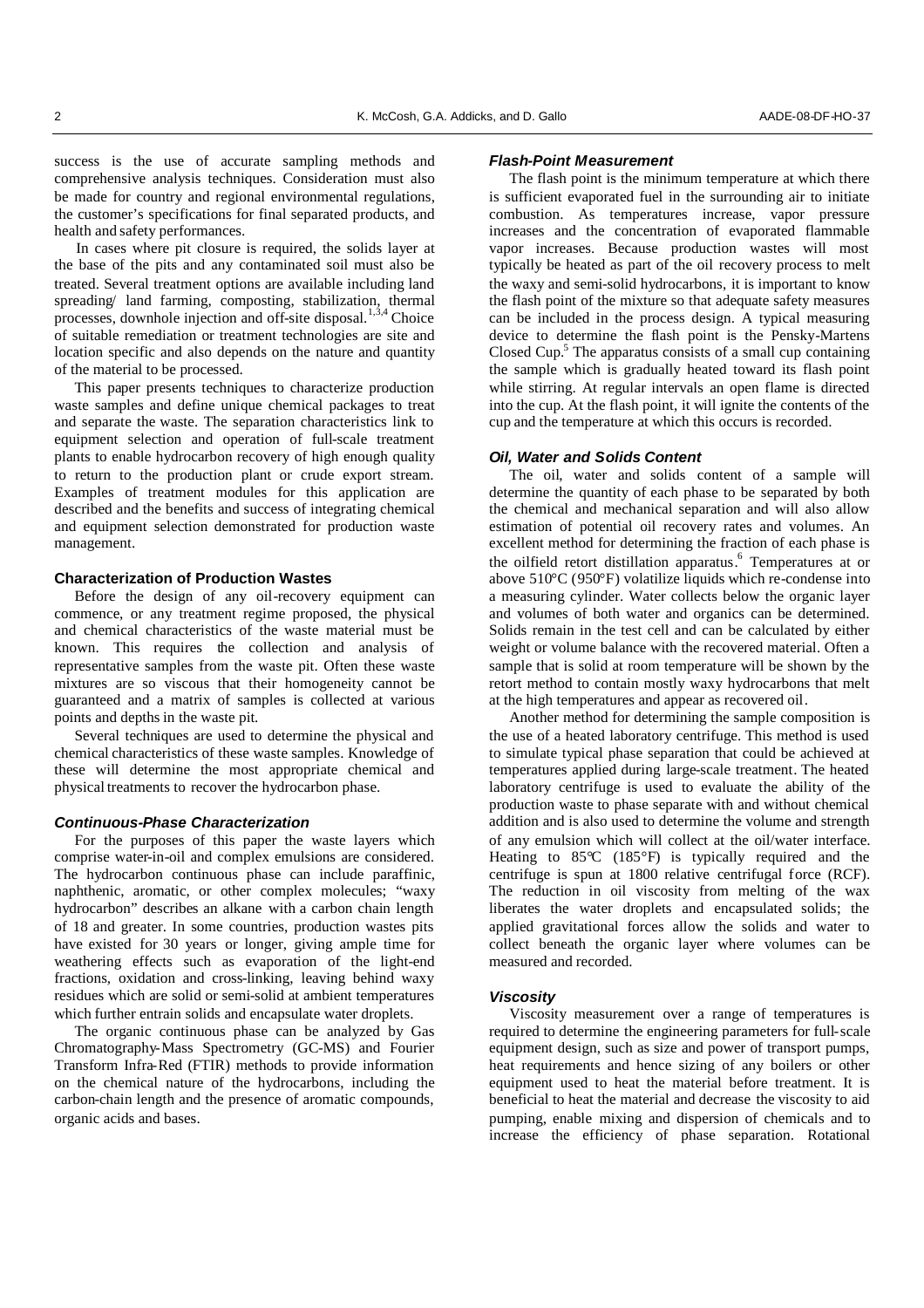viscometers, common in the drilling fluid industry,<sup>6</sup> are appropriate instruments for determining this property provided that a means of heating the sample and measuring its temperature are available. In some cases, the viscosity of a sample will be too great for most pumps to handle, even at elevated temperatures, and other material transport devices will have to be identified.

## *Emulsion Characterization*

The water-in-oil emulsions can be stabilized by naturally occurring emulsifiers that create a rigid interfacial film around the water droplets and form a barrier to water coalescence. For example, production waste in Indonesia was identified as containing acyclic metal carboxylate soaps formed by reaction of long chain fatty acids in oil with sodium bicarbonate-rich waters.<sup>7</sup> Other metal soap sludges have also been described based on calcium soap emulsions.<sup>7</sup> If fatty acids are present, atomic absorption spectroscopy may be able to identify the presence of sodium or calcium salts of these acids.

#### *Analysis of Solids*

Solids present in production wastes can include clays and weighting minerals from drilling fluids, sands, inorganic salts, metal shavings, soils, asphaltenes, wax crystals, products of corrosion, and mineral scales. Finely divided particles can suspend at the oil-water interface and form rigid structures that enhance the stability of the emulsion.

Analysis by X-ray diffraction (XRD) identifies inorganic solid species. A battery of solubility tests may be used to characterize the organic solids. Asphaltenes are polycyclic, high-molecular-weight organic solids with carbon-chain length of 30 or more. They are insoluble in n-heptane or pentanes but soluble in toluene, methylene chloride and chloroform and can be dispersed by acids. Resins present in crude oils, which are polycyclic also contain significant aliphatic side chains and are soluble in n-heptane and pentanes but insoluble in ethyl acetate. Wax crystals are insoluble in acetone and methylene chloride but soluble in xylene, toluene, limonene and naphtha.

Particle-size distribution of the solids fraction is also an important characteristic to be determined. As finer particles have higher surface area per unit volume than coarse particles, higher dosages of solids-specific treatment chemicals may be required. The particle size and nature of the solids will also enable selection of efficient solids-separation equipment.

## **Development of Treatment Packages**

Identification of an appropriate production waste treatment process takes place on a laboratory scale using a series of treatment trials on representative samples of the waste material. The sample may be either a blend of volumes taken from a matrix of locations distributed throughout the geometry of the production waste pit or a volume intended to represent a worst-case treatment scenario. Although there will be significant sample variability, even from the same source, it is generally the case that identification of a basic chemical package is possible which will be appropriate to treat for the

majority of the material. Adjustment of dose or addition of alternative products to the package may be required to accommodate batch variations.

Gravity separation without the addition of treatment chemicals over a range of temperatures is examined in simple bottle tests, where samples are placed in water baths and the separation into solids, water and oil layers is observed over time. Separation of the oil phase from the emulsion in high percent recoveries suggests that the emulsion is relatively weak and may be treated by simply allowing the waste to stand quiescent in a heated container for a set residence time, with the separated phases then recovered.

More often, separation of oil from emulsions will require the assistance of enhanced gravitational forces provided by centrifugation. The heated laboratory centrifuge can be used to determine the amount of heat, RCF and time necessary for emulsion breaking and separation of the oil phase. The centrifuge can be utilized to simulate typical conditions experienced in decanter, tri-canter or disc stack-type centrifuges, relating RCF to the G-force experienced inside the centrifuge bowl. Separation time can be correlated using fullscale treatment flow rates and residence time inside the centrifuge. The exact parameters will be dependent on the type, model and size of both the lab and field centrifuges.

The addition of treatment chemicals is usually the key to enhance phase separation efficiency and rate. If a highly effective chemical treatment package and dosage level is identified, chemicals can also help reduce the amount of heat required for emulsion breaking or even negate the need for centrifugal forces in some cases. It is rare for a single chemical to be the most appropriate treatment for material as complex as production waste. The type of chemical treatment depends, in part, upon some of the constituents identified during characterization of the sample. If waxy long carbonchain hydrocarbons are present, wax-crystal modifiers, waxcrystal dispersants and pour-point depressants can be part of the treatment package. Asphaltenes require a chemically different set of dispersants and inhibitors. Mineral solids suspended in the mixture are often oil-wet and require a waterwetting agent to enable them to associate with the aqueous phase and subsequently be removed along with the water fraction.

Chemical treatment is pH dependent, and usually a pH of less than 6.5 is needed. Addition of acidic demulsifying formulations during the chemical treatment steps can break metal carboxylate and calcium naphthenate soap emulsions.<sup>7</sup> The acid causes a shift of equilibrium between the metal carboxylate or naphthenate converting it back to free carboxylic or naphthenic acids that are less prone to emulsifying oil.<sup>7</sup> Acidic material also helps disperse the highmolecular-weight asphaltenes into fine particles, which can release droplets of oil or water that had been previously encapsulated by the rigid molecular structure.

Another function of chemical treatment is to destabilize the emulsion, usually by weakening and disrupting the interfacial film surrounding the dispersed water droplets. The main classes of demulsifiers are surface wetters, water droppers to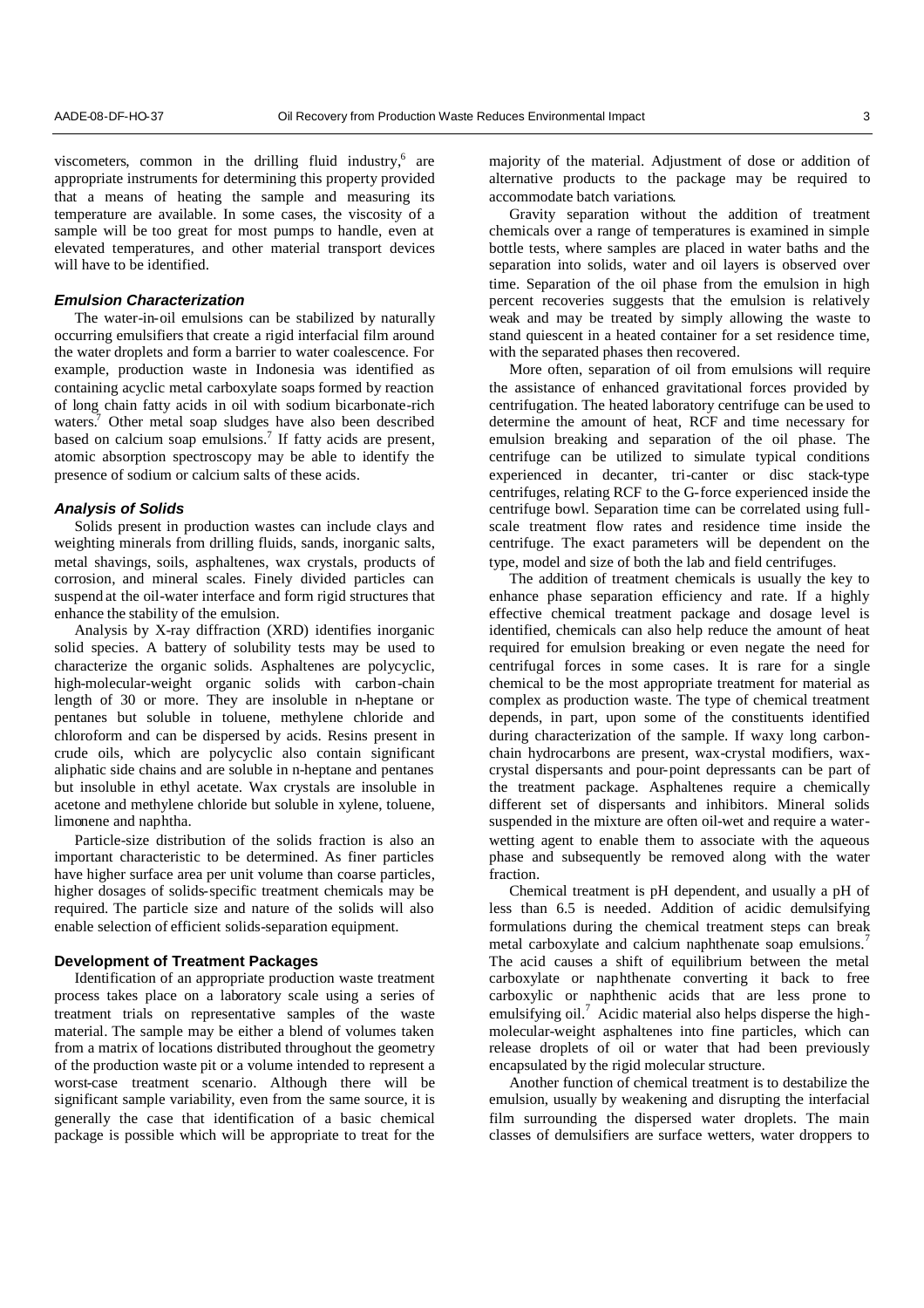coalesce water droplets, treaters to flocculate submicron water droplets, and hybrids blended with solvents. The demulsifiers distribute themselves directly at the oil-water interface of the dispersed droplets where they act to reduce the thickness and tenacity of the film to the point where the interface can be ruptured by random collision or contact with other droplets. After the interface breaks, the released water must come in contact with other dispersed droplets so that water coalescences into larger droplets to eventually form a water layer. The rate of coalescence can be increased by agitation of the test fluid and the rate of separation as a discrete phase is enhanced by centrifugation.

Laboratory-scale tests are performed to identify the most effective and most rapidly acting chemical treatment package and dosage levels. If no historic information is known about successful treatment of similar waste streams, selection of chemicals is through a series of bottle or centrifugation tests as previously described. For example, if a chemical is required to break the water-in-oil emulsion, a range of demulsifier bases can be tested to identify which products enhance emulsion breaking and water drop formation. Simple 1:1 blends of the best bases identified can then be tested. By altering the chemical ratio the blend performance can be fine tuned. Based on the performance results, additional products to enhance water coalescence or oil quality can then be added to the mix and the effect tested. Ultimately finishing or polishing additives may also be included in the chemical blend, for example water wetters to encourage solids to separate from the emulsion or oil layers. Blending and interpretation of the many results is a complex process, which can produce an infinite number of possible blends and is regularly undertaken prior to any production waste treatment operations, by experienced chemists.

### *Chemical Selection Example*

Two samples of production waste were taken from a pit, 3.8 meters deep. The first sample was taken from the south section of a pit taken 8 to 9 m from the edge, at a depth of 1 m. A second sample was taken, approximately at the centre of the north section of the pit. Composition was determined using a heated centrifuge, spun at 1800 RCF,  $85^{\circ}$ C (185°F) for 60 min (Table 1). The results show that the waste contained significant amounts of water and solids and also an unresolved emulsion layer which would require chemical treatment to separate. Surfactants would be required to break the emulsion and encourage water separation. A water-wetting agent may also be required to water-wet the solids that stabilize the emulsion.

As a starting point the waste samples were treated with 4000 ppm of an acid-based demulsifier (Chemical A) and 4000 ppm of a demulsifying surfactant (Chemical B). The samples were centrifuged in the heated centrifuge at  $85^{\circ}$ C (185F), at various RCF and residence times. The phase separation was noted and compared to that achieved without chemical addition (Figure 1). Without chemical addition and with low RCF, little water separation was observed. If

sufficient force and residence time is afforded, then up to 40% water separation can occur without chemical treatment. Addition of chemicals broke the emulsion at very low RCF and residence time; the water separation measured was low due to the high viscosity and density of the crude oil. As the RCF increased, the water droplets were more easily separated by centrifugation after chemical addition. The benefits of chemical treatment are more significant at low RCF and low reaction time as would be expected. The amount of solids separated by centrifugation did not improve with chemical treatment, with significant volumes remaining in the oil phase. Analysis of the solids recovered after centrifugation of the untreated sample showed that the solids were black and oil wet with a waxy coating. The solids separated after chemical treatment, although not greater in volume, were cleaner and comprised three distinct layers, showing that solids of different density, and therefore composition, were present in the sample. Water-wetting agents would be required in the chemical blend to enhance solids separation.

Ten possible products were tested using the heated centrifuge to determine the best agent to maximize solids drop with the minimum amount of time and force. Each wetting agent was mixed with 50% IPA for the first series of tests and 50% glycol for the second series of tests to reduce viscosity of the chemicals and enhance dispersion. The wetting agents were mixed by hand into sludge Sample 1 at concentrations between 500 and 4000 ppm. The samples then centrifuged at 800 RCF,  $85^{\circ}$ C (185 $^{\circ}$ F) for 5 min. The volume of solids, water, emulsion and oil separated were recorded. The samples were then centrifuged for an additional 5 min to enhance separation. Less than 1% solids drop was detected in all cases. The samples containing the highest dose of wetting agent were then centrifuged for an additional 60 min to encourage solids separation (Figure 2). Eight of the 10 wetting agents showed increased solids recovery after increased centrifuge time, with Wetting Agent 10 giving over 70% recovery of the total available solids in this test. A plug of solids at the oil-water interface, however, was still present.

In a typical production waste operation, heating to  $85^{\circ}$ C  $(185^{\circ}F)$  is followed by chemical addition and mixing. If the solids can be separated by G-force, a decanter centrifuge can often be used, with the overflow stream further treated to remove water and recover the oil phase. To simulate this in the laboratory, chemicals were added to Sample 1 and mixed for 10 sec using a laboratory Hamilton Beach overhead mixer. The sample was centrifuged under the same G-force (200 RCF) as would be experienced in a typical decanter, using the laboratory centrifuge for 10 min. The supernatant collected was decanted and the separated solids left at the bottom of the centrifuge tube. To simulate static separation conditions, the supernatant was added to bottles and kept in water bath at 85°C (185F) for 1 hr and the phase separation noted. When the waste was treated with the chemicals previously identified (Chemical A, Chemical B and Wetting Agent 10) the water and solids separation was low at 2 and 0.5%, respectively. This showed that 1-G separation is unlikely to be successful in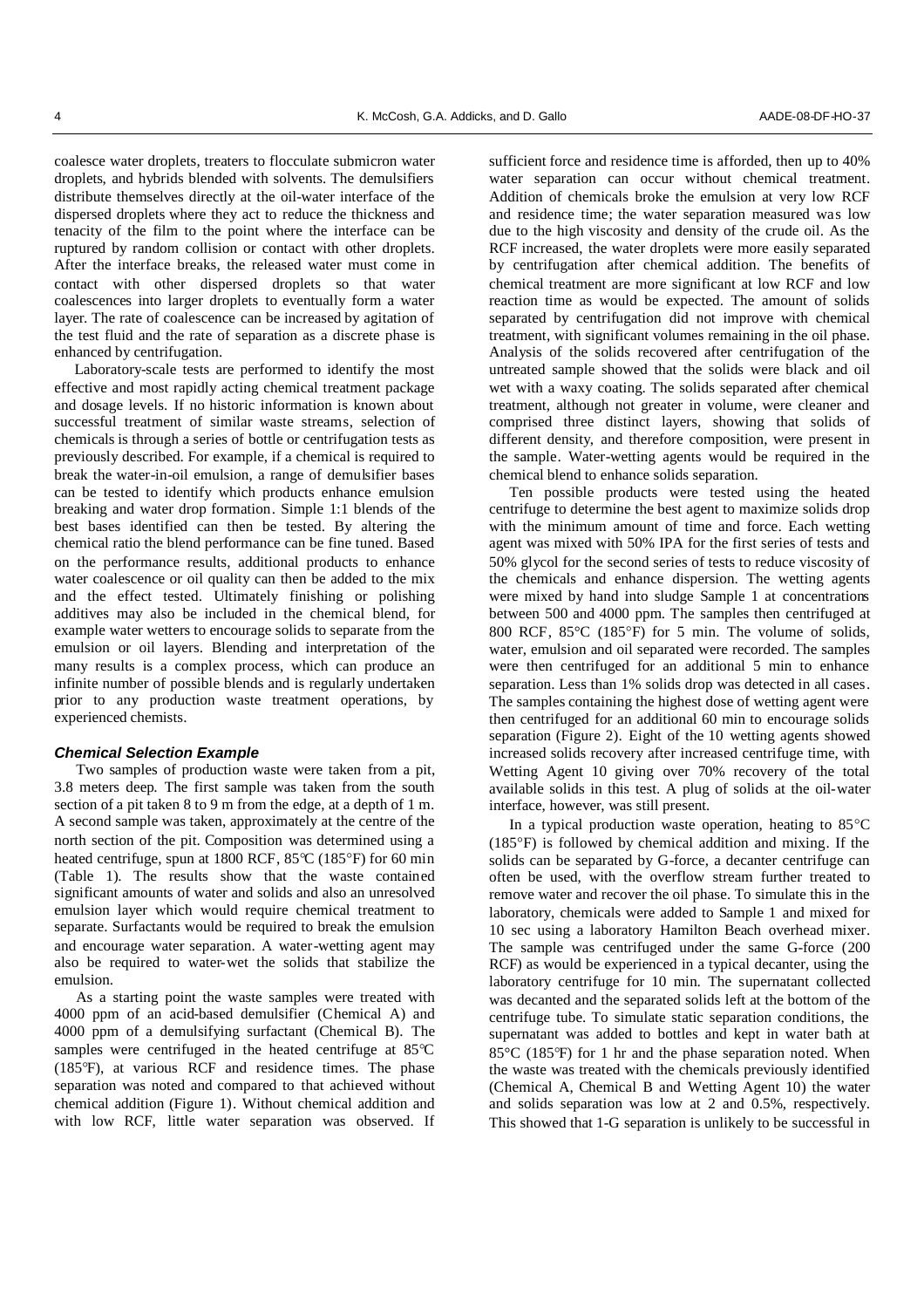separation of this waste stream and that centrifugation would be required.

The laboratory screening had therefore identified suitable chemicals for separation of the phases. The chemicals should be added downstream of any heating system, where temperatures of 85°C (185°F) should be reached to dissolve the waxes and thin the material. At this point addition of Wetting Agent 10 will allow the solids stabilizing the emulsion to become water wet. Chemicals A and B will break the emulsion and aid water drop from the loosed emulsion. A chemical dose of 4000 ppm for each product was found to be suitable for the samples tested on the laboratory scale. Downstream processing equipment, including centrifuges, will be required to enhance separation rate.

The chemical dose and separation efficiency must be monitored during full-scale treatment and adjusted based on feed variability and equipment performance. The laboratory techniques have been adapted and portable field testing kits developed to include all the necessary laboratory equipment to perform simple bottle and centrifugation tests on site. The success of the chemical and mechanical separation will be determined by the quality of the recovered oil. Specifications will be set on the amounts of solids and water permitted in the recovered oil. Typically 1 to 3% Basic Solids and Water (BS&W) are expected and this can be measured using the field testing kits and following standard methodology. <sup>8</sup> Analysis of the end-product quality during operation allows the chemical doses to be adjusted on a regular basis to ensure that product quality is maintained and re-processing is not required.

#### **Mechanical Equipment Packages**

Mechanical equipment selection is governed by the nature of the waste to be treated; modular systems are beneficial in that only the modules required for a specific operation are utilized. Modular equipment also allows flexibility of process flow, permitting variations with the order of equipment used. Almost all production waste treatment requires a system for pumping the waste to the treatment modules, a source of heat to allow the waxes to dissolve and create a thin and pumpable liquid, a method of chemical injection, and equipment for phase separation. Following this principle discrete equipment modules were developed for production waste treatment.

Pumping production waste can be problematic, given that the material can contain a large quantity of semi-solid material and solids. A hydraulic pump with a mixing gate suspended from a crane and mounted on a trailer fitted with a diesel power unit has been developed. The pump contains a recirculation system to allow the waste to be homogenized prior to pumping to the treatment system. Lines are also available to feed steam into the pit to heat and liquefy the waste as required. The waste is then pumped from the pit either into storage tanks or directly into the treatment system. In cases where the material cannot be liquefied and pumped, traditional excavators are used to dig out the waste.

The fresh material is often preheated by combining with heated waste recycled from the downstream process. This preheated feed is then screened through a shaker, fitted with a course screen to remove larger solids and debris to protect the downstream equipment. The underflow from the shaker is collected in a buffer tank which allows the flow rate to be controlled. The waste is then passed to a third module, where the material is heated to  $85^{\circ}$ C (185°F) or as otherwise determined in the laboratory tests. Typically the waste is heated indirectly using steam or hot water. The equipment module contains the necessary boilers and heat exchange equipment, be it spiral or plate heat exchangers or tanks fitted with heating coils, to liquefy the waste for movement through the processing equipment and stages.

Now that the material is hot and the viscosity reduced chemicals can be injected and mixed. The order of chemical addition in the process flow will be determined by the laboratory tests and types of chemicals identified. The chemicals can be added at discrete points in the treatment process or at a single injection point. A chemical injection module is available which contains chemical storage totes, chemical injection pumps and static mixers to allow chemicals to be injected at the correct dose and adequately mixed into the waste stream.

In some instances, especially with solids-laden waste streams, use of a decanter centrifuge may be able to assist the process efficiency by removing at least some of the solids present. Fine solids may require chemical flocculation to be removed in this manner.

If it is possible that the waste will achieve phase separation under gravity, another equipment module can be selected which will provide residence time for separation and allow recovery of the phases. This module may include traditional 3 phase static separators, liquid-liquid separators, API separators or tanks. Traditional separators may be modified to allow recovery of any solids that separate over this time, for example using fluidizers that slurry then pump out solids from the base of the separation unit. These separators can be linked to extraction systems to remove the volatile organic carbons generated from the heated sludge to ensure no release to the environment. The vapors are passed through mist impingers, knock-out pots and activated charcoal filters.

The recovered oil phase from the 1-G separators may require further treatment. High G-force centrifuges, for example disc stack centrifuges which can operate up to 5000 G, are often used as an oil-polishing stage to remove water and solids from the oil stream to produce oil that meets the BS&W criteria. The chemicals added in the process can assist this separation by encouraging emulsion split and solids wetting. The high temperatures of the process also aid phase separation. The disc stack centrifuge would constitute a separate equipment module.

### *Performance Example*

For another production operation, earthen pits were routinely used by refinery operations to store production waste. Often, once the pits were at maximum capacity, and unless treatment options were available, the material would be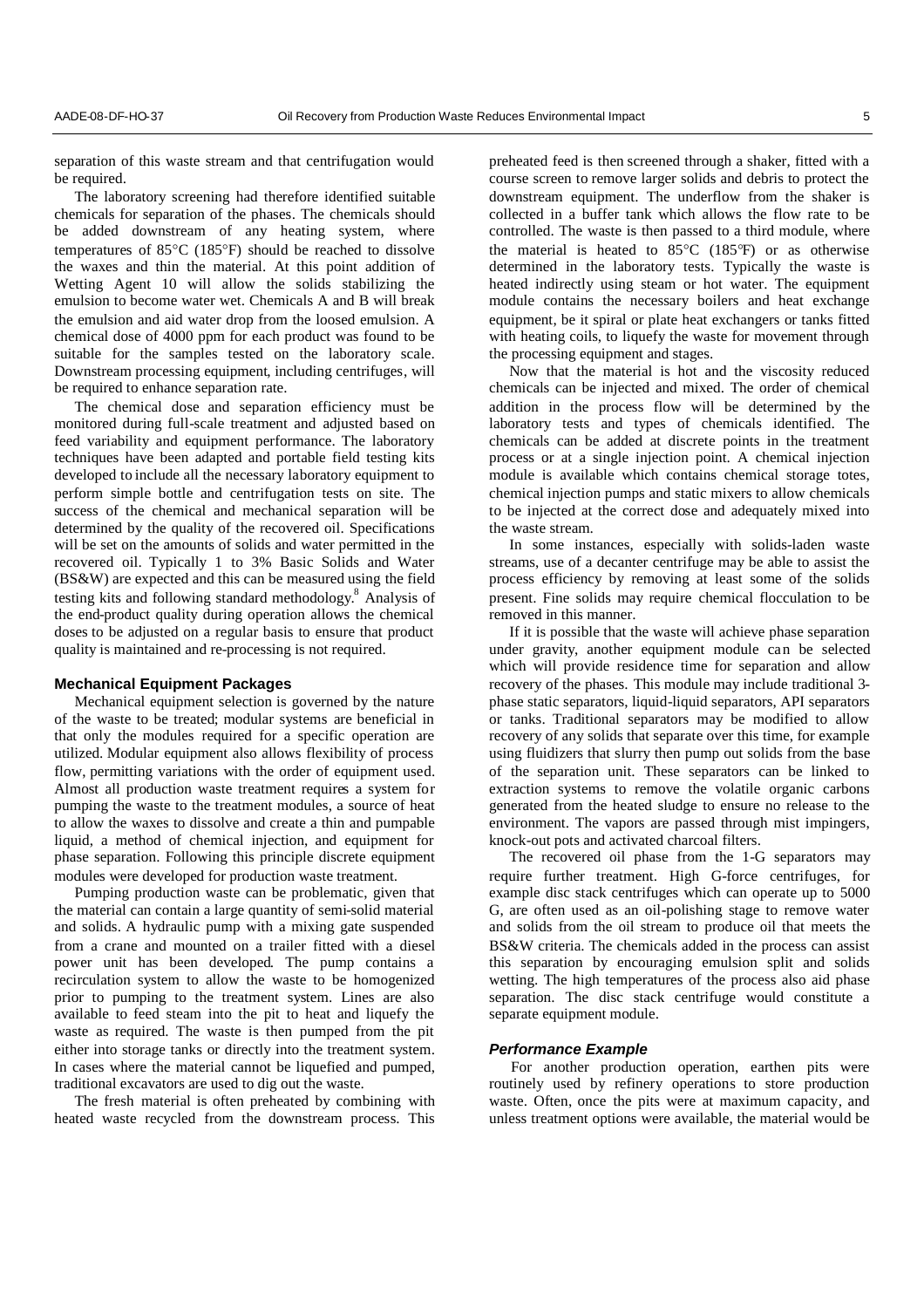incinerated. To allow recovery of the oil fraction, the water and solids phases must be separated from the oil phase. The oil must contain <1% BS&W to be accepted back into the refinery operation.

One of these pits was sampled and the samples sent for laboratory analysis. The samples were homogenized and the composition determined by retort and the heated laboratory centrifuge (Table 2). Using the retort technique, it was shown that the sample contained 45% oil, 54% water and 1% solids. This shows that in our equipment process, for every 100 bbl of waste processed, we should expect to produce 45 bbl of clean oil phase assuming 100% separation and recovery efficiency. Process efficiency can therefore be gauged based on product recovery. The large amount of water and low solids present suggested a weak emulsion. However, testing using the heated laboratory centrifuge, where the sample was spun at 1800 RCF,  $95^{\circ}$ C (203 $^{\circ}$ F) for 60 min showed that at this temperature the waste emulsion is not fully resolved, even when G-force is applied (Table 2). 35% of the waste remained as an emulsion showing that chemical treatment would be required for separation and efficient oil recovery. Chemicals A and B (as discussed previously) were shown to be effective treatments for this particular waste treatment application also. Due to the low levels of solids in the waste, wetting agents were not required and only the acid and demulsifier were added over a range of concentrations at ppm level. Addition of 2000 ppm of Chemicals A and B produced maximum separation, when centrifuged at  $85^{\circ}$ C (185 $^{\circ}$ F) for 60 min. Separation equivalent to the sample retort values was measured (Table 2).

Samples of the sludge were chemically treated and heated to 85°C (185°F) in a water bath and allowed to phase separation over a 60-min period. The separated oil phase was centrifuged at 800 RCF for 2 min using the heated laboratory centrifuge to determine the BS&W content. When used alone, Chemical A gave good phase separation, but the water content of the separated oil was above the customer's specification of 1% BS&W. Therefore a low concentration of demulsifier (Chemical B) was needed to assist in the separation process. It was determined that between 1500 and 2000 ppm Chemical A combined with between 250 and 500 ppm of Chemical B provided distinct and rapid phase separation and the separated oil had a BS&W of <1%. The testing suggested that the use of heat, chemical treatment and static separation could be used to achieve the customer's specifications. The use of a high G centrifuge to polish the oil phase is also recommended to increase efficiency and end-product quality.

On location, the material was transferred from the waste pit to large storage tanks using industrial vacuum trucks. A series of modules were selected and installed on location. The process flow is shown in Figure 3 and pictures of the individual modules are given in Figure 4. The waste was pumped into Module 1 where it was passed over a course shaker into a buffer tank to remove larger solids and debris.

The waste was then collected in a V-shaped augered tank used to feed the sludge at a constant rate using an open throat Moyno pump to a heating module. This second module

included a steam boiler and a spiral heat exchanger sized to increase the temperature of the waste from ambient to  $85^{\circ}$ C  $(185°F)$ .

Once the hot waste material exited the heating module, it passed through the chemical injection module. This module was fitted with four chemical storage totes, four chemical injection pumps and a series of static mixers to ensure that the chemicals were properly dispersed. Due to the low solids content of the waste material, a decanter centrifuge module was not required in this case.

The forth module comprised of a multi-phase separator. The heated and chemically treated waste passed into the separator; over the residence time of 60 min the action of the chemicals allowed the material to phase separate. Fluidizers at the base of the separator were used to remove any solids that settled. A series of weir plates enabled water and oil phase to be separated and pumped from the equipment. For this particular study, further treatment of the water and solids phases was not required by the client and the phases were either disposed or returned to the pit.

A disc stack three-phase centrifuge (Module 5) was required to polish the recovered oil phase and remove the final traces of solids and water.

To quantify the performance of the process, baseline measurements were determined where the waste material was passed through the equipment without chemical treatment. Through testing, it was shown that the disc stack separator was able to process the waste material efficiently without upstream 1-G separation; the 1-G separation module was bypassed, thereby decreasing the total processing time required. A buffer tank to control the feed rate to the centrifuge only was required. The setup of the disc stack centrifuge was adjusted to control the position of the oil/water interface to prevent large quantities of oil being separated with the water phase or water contamination of the oil phase. Figure 5 shows the quantities of oil, water and solids in the inlet feed material and the separated oil quality without chemical treatment.

The waste material pumped to the storage tank had a BS&W of 60.5% and contained more water and fewer solids that the previous sample provided for laboratory testing. This was because the pit being treated is active, with new waste material being added over time. Also variation of material in the pit itself may have contributed to this difference. The recovered oil from the centrifuge had a BS&W value of 1.2%, under steady state conditions. Although this was close to the oil specification required by the client, performance could not be guaranteed unless chemical enhancement was included in the process.

The lab testing showed that both Chemicals A and B would be required to enhance separation. Onsite testing using the field test kits showed that these chemicals were indeed suitable, but concentration ranges varied compared to those initially identified due to variation of the inlet feed material. 1000 ppm of Chemical A and 2000 ppm of Chemical B was injected into the waste, using the chemical injection module. BS&W between 0.4 and 3% was measured in the oil phase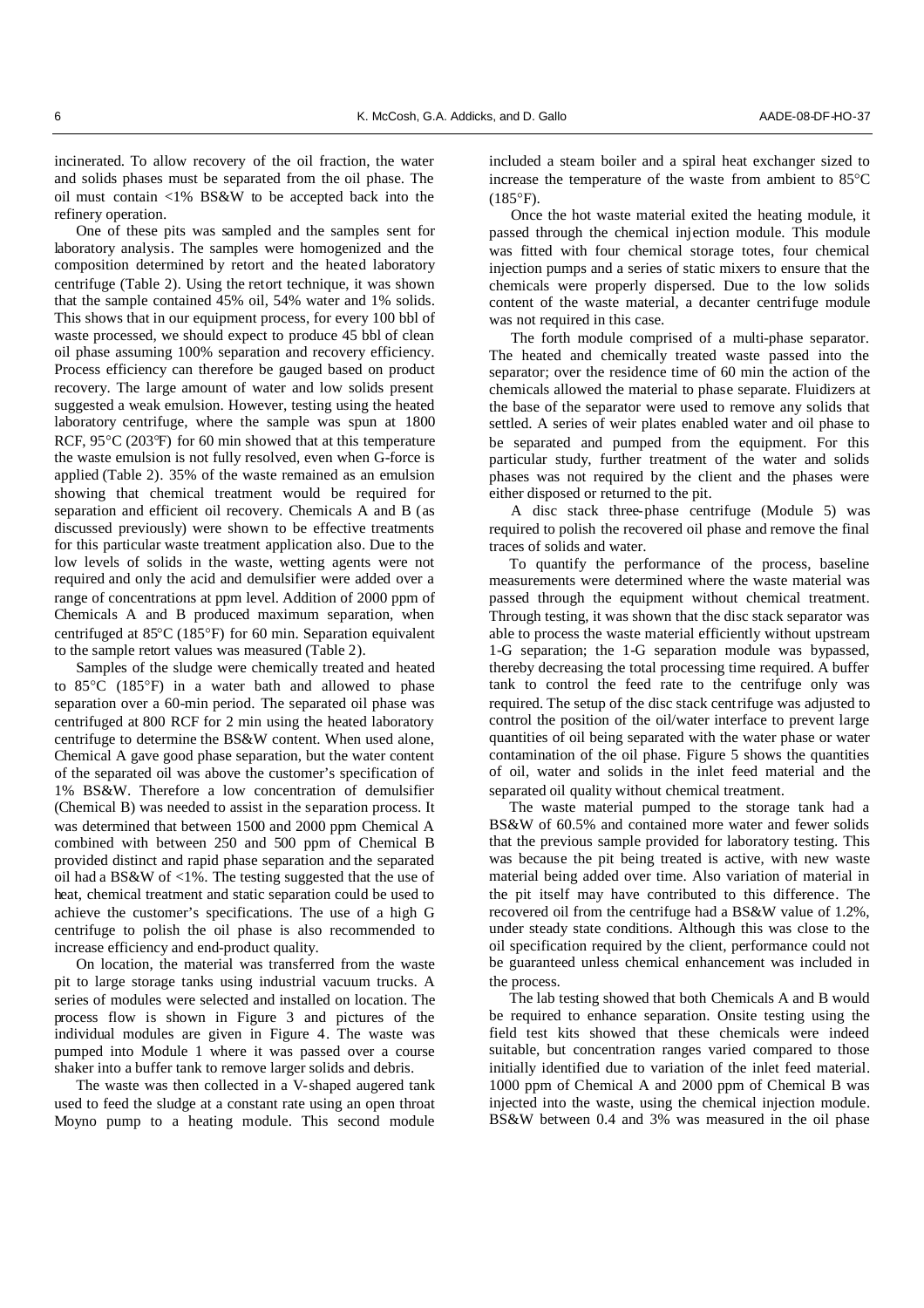from the disc stack centrifuge. The dose of Chemical A was increased from 1000 to 2000 ppm to destabilize the emulsion further. The concentration of Chemical B was reduced from 2000 to 1500 ppm as overdose of demulsification chemicals and high shear can in some instances result in emulsification rather than demulsification. The BS&W of the recovered crude was substantially reduced and more consistent at these treatment concentrations (Figure 6). The BS&W was always below the customer specification and shows the enhanced equipment performance with chemical addition.

Maintaining Chemical A at 2000 ppm, the demulsifier dose was further decreased from 1500 ppm to 0 and the effect on performance monitored. Figure 7 shows little change in the BS&W of the recovered oil at concentrations as low as 700 ppm. When no demulsifier was present, however, the BS&W increased to 1%. Therefore, optimal concentration for Chemical B is somewhere above 1 ppm and below 700 ppm.

Ultimately, this test using the optimal chemistry and equipment set up enabled 368 bbl of raw production waste to be processed and a total of 143 bbl of crude with less than 1% BS&W recovered. Third-party testing verified the BS&W content as 0.4% and the API viscosity of the crude as 22.9° at 23C (74°F). Process efficiency was 90% for crude recovery. 189 bbl of water and 36 bbl of oily solids were also generated as waste.

This example clearly demonstrated the key role of chemistry in optimization of the production waste separation process. Chemicals can be identified in the laboratory to enhance separation but actual dosing rates must be determined on location during an optimization phase with onsite lab testing and variation of processing conditions. The performance demonstrated justifies future processing of larger waste volumes.

#### **Conclusions**

This paper has illustrated that chemical selection is key to the successful treatment of production waste, allowing phase separation and oil recovery. Field operations have shown that proper characterization of the waste stream and analysis of representative samples will allow chemical packages to be developed specific to the chemical and physical characteristics of the waste material. Equipment modules have been described which enable feeding, heating, chemical injection, 1-G separation and centrifugation. Selection of the appropriate modules in the correct order, in conjunction with knowledge of the waste behavior with chemical treatment allows efficient systems to be deployed to treat the waste, overcoming the technical challenges associated with treatment of this material. In-field testing and analysis as well as monitoring chemical performance allow adjustments to the chemical system to optimize the process and to cope with batch variation.

#### **Acknowledgments**

The authors would like to thank M-I SWACO personnel within the Production Technologies, Technical Services and Research and Engineering groups for chemical support, equipment development and operational expertise which has resulted in successful production waste treatment operations and allowed this paper to be published.

## **Nomenclature**

| API         | $=$ American Petroleum Institute         |
|-------------|------------------------------------------|
| BS&W        | $=$ Basic Sediments and Water            |
| <b>FTIR</b> | $=$ Fourier Transform Infra Red          |
| G           | $=$ Gravitational Acceleration           |
| GC-MS       | $=$ Gas Chromatography-Mass Spectrometry |
| <b>RCF</b>  | $=$ Relative Centrifugal Force           |
| <b>RCRA</b> | = Resource Conservation and Recovery Act |
| ppm         | $=$ Parts per million                    |
| <b>XRD</b>  | $=$ X-Ray Diffraction                    |

## **References**

- 1. Bansal, K.M. "Exploration and Production Operations Waste Management A Comparative Overview: US and Indonesia Cases." SPE-54345, SPE Asia Pacific Oil and Gas Conference, Jakarta, Indonesia, April 20-22, 1999.
- 2. Star, J.F., Williams, S., Sudardjat, I, Kidder, R., Gallup, D.L. "Application of Innovative Chemical and Mechanical Processing for Treatment of Difficult Production Waste Sludge." SPE-105584, SPE E&P Environmental and Safety Conference, Galveston, Texas, March 5-7, 2007.
- 3. Martinson, M.M., Malter, P.L., McMillin, T.G., Fyock, L. and Wade, M. "Composting Bioremediation for Exploration and Production Wastes." SPE-26395, SPE Annual Technical Conference, Houston, October 3-8, 1993.
- 4. Kellems, B.L*.,* Slocum, R.W., and Kavanaugh, M.C. "Alternatives for Closure of Solid Oily Waste Sites on the North Slope of Alaska." SPE-22070, International Arctic Technology Conference, Anchorage, May 29-31, 1991.
- 5. *ISO 2719:2002: Determination of Flash Point – Pensky Martens Closed Cup Method. ISO*, 2002.
- 6. *API RP 13B-2: Recommended Practice for Field Testing Oil-Based Drilling Fluids*. 4<sup>th</sup> ed.; API, March 2005.
- 7. Gallup, D.L. & Star, J. "Soap Sludges: Aggravating Factors and Mitigation Measures." SPE-87471, Sixth International Symposium on Oilfield Scale, Aberdeen, May 26-27, 2004.
- 8. *ASTM D1796-04: Standard Test Method for Water and Sediment in Fuel Oils by the Centrifuge Method (Laboratory Procedure).* ASTM (2004). Available from www.astm.org.

| <b>Table 1 – Composition of Production Waste Used to</b> |                 |                 |              |               |  |  |
|----------------------------------------------------------|-----------------|-----------------|--------------|---------------|--|--|
| <b>Develop Chemical Treatment Package.</b>               |                 |                 |              |               |  |  |
| <b>Sample</b>                                            | Oil             | <b>Emulsion</b> | <b>Water</b> | <b>Solids</b> |  |  |
|                                                          | $\mathcal{O}_0$ | $\%$            | $\%$         | $\frac{1}{2}$ |  |  |
|                                                          | 43              |                 |              |               |  |  |
|                                                          |                 |                 |              |               |  |  |

#### **Table 2 – Composition of Production Waste**

| in Case Study                |                        |                         |                         |                                  |  |  |  |
|------------------------------|------------------------|-------------------------|-------------------------|----------------------------------|--|--|--|
| <b>Method</b>                | Oil<br>$\mathcal{O}_0$ | <b>Emulsion</b><br>$\%$ | Water<br>$\binom{0}{0}$ | <b>Solids</b><br>$\mathcal{O}_0$ |  |  |  |
| Retort                       | 45                     |                         | 54                      |                                  |  |  |  |
| Centrifugation               | 40                     | 35                      | 25                      | Trace                            |  |  |  |
| Centrifugation<br>w/chemical | 45                     |                         | 54                      |                                  |  |  |  |